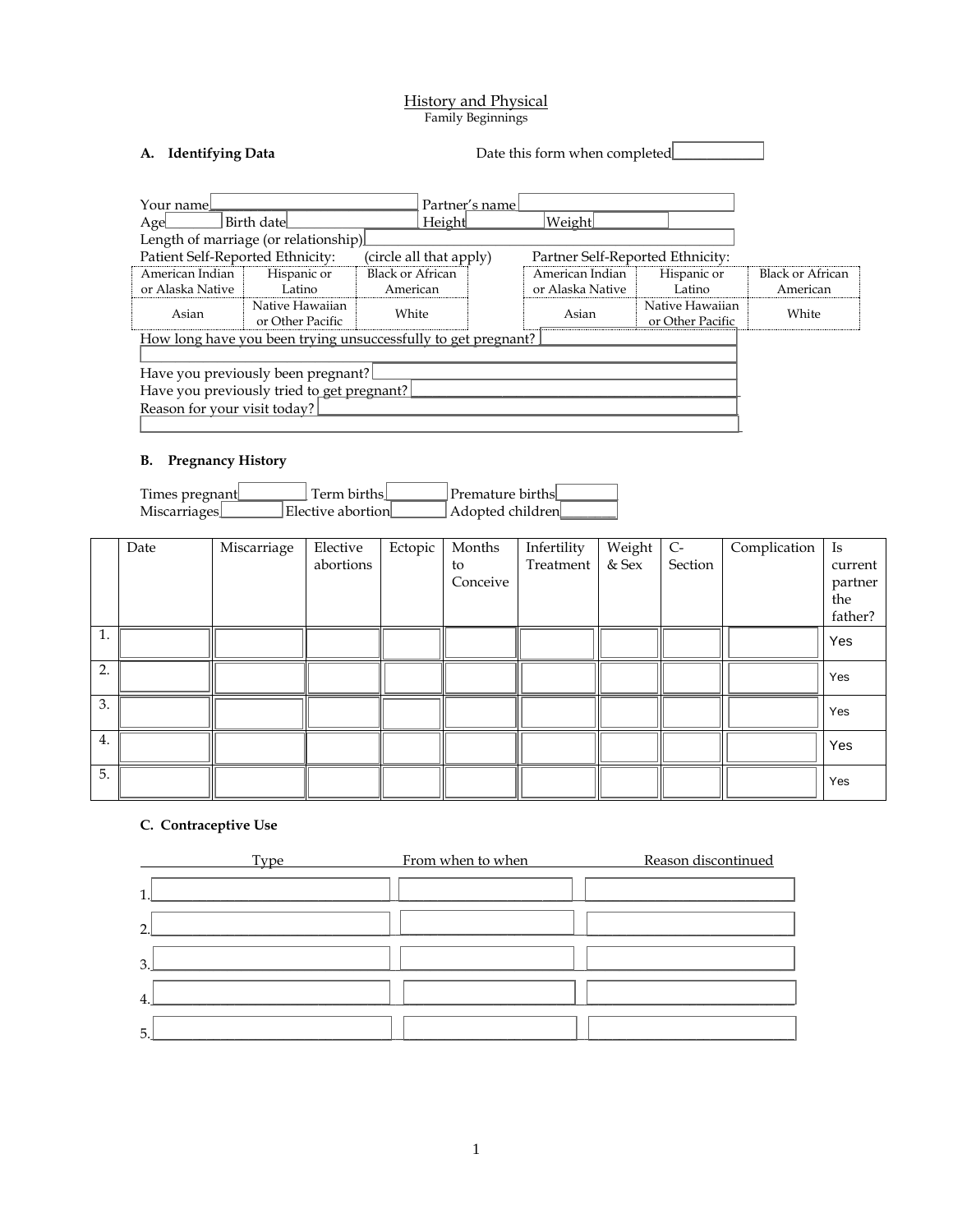# D. Operations and Hospitalizations

|                | Date | Diagnosis | Operation | Where performed | Physician |
|----------------|------|-----------|-----------|-----------------|-----------|
| 1              |      |           |           |                 |           |
| $\overline{2}$ |      |           |           |                 |           |
| 3.             |      |           |           |                 |           |
| 4.             |      |           |           |                 |           |
| 5.             |      |           |           |                 |           |
| 6.             |      |           |           |                 |           |
| 7              |      |           |           |                 |           |

## E. Medications: List all prescriptions and over the counter drugs used in the past year.

|                | Date | Dosage and frequency | From when to when | Reason for taking |
|----------------|------|----------------------|-------------------|-------------------|
| 1              |      |                      |                   |                   |
| $\overline{2}$ |      |                      |                   |                   |
| 3              |      |                      |                   |                   |
| 4.             |      |                      |                   |                   |
| 5.             |      |                      |                   |                   |
| 6              |      |                      |                   |                   |
| 7              |      |                      |                   |                   |

# F. Allergies

| To what (drug or substance) | When | what type of reaction? |
|-----------------------------|------|------------------------|
|                             |      |                        |
|                             |      |                        |
|                             |      |                        |
|                             |      |                        |
|                             |      |                        |
|                             |      |                        |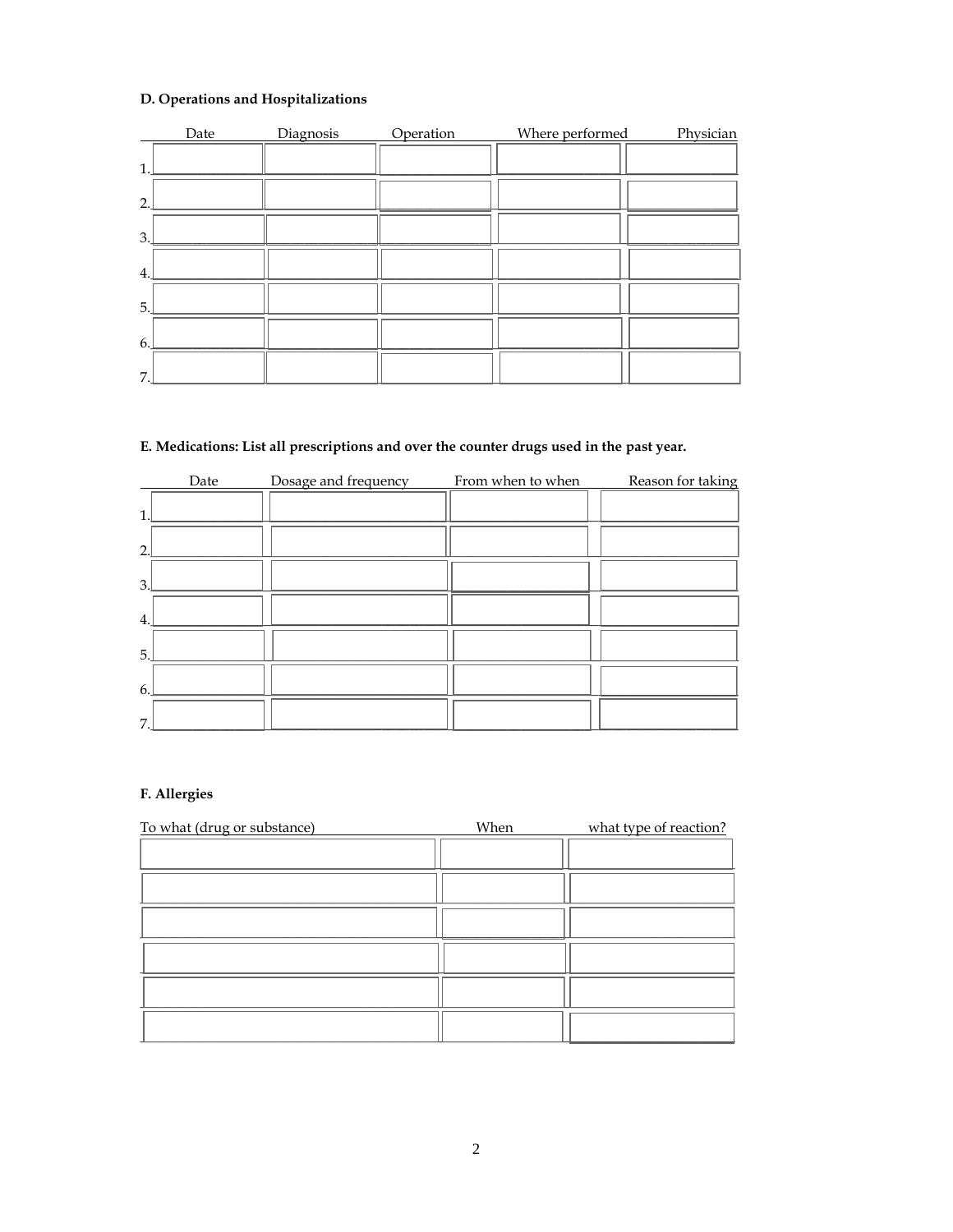### **G. Menstrual (hormonal) history**

| Date your last menstrual period began                                                                                                                                                                                          |                               |                                                                                                                                                                                                            |                                                                       |                            |  |
|--------------------------------------------------------------------------------------------------------------------------------------------------------------------------------------------------------------------------------|-------------------------------|------------------------------------------------------------------------------------------------------------------------------------------------------------------------------------------------------------|-----------------------------------------------------------------------|----------------------------|--|
| Your age at your first period                                                                                                                                                                                                  |                               |                                                                                                                                                                                                            |                                                                       |                            |  |
| Are your periods regular?                                                                                                                                                                                                      |                               |                                                                                                                                                                                                            |                                                                       |                            |  |
| How many days from onset to onset?                                                                                                                                                                                             |                               |                                                                                                                                                                                                            |                                                                       |                            |  |
| How many days do your period last?                                                                                                                                                                                             |                               |                                                                                                                                                                                                            |                                                                       |                            |  |
| Do you bleed between periods?                                                                                                                                                                                                  |                               |                                                                                                                                                                                                            |                                                                       |                            |  |
| Do you always have premenstrual symptoms?                                                                                                                                                                                      |                               | always<br>$\lfloor$ rarely $\rfloor$<br>never?                                                                                                                                                             |                                                                       |                            |  |
| Vigorous exercise:                                                                                                                                                                                                             | Type                          | [hours/week                                                                                                                                                                                                |                                                                       |                            |  |
|                                                                                                                                                                                                                                | Type                          | hours/week                                                                                                                                                                                                 |                                                                       |                            |  |
|                                                                                                                                                                                                                                |                               | If you have a hormonal disorder, please specify type and treatment                                                                                                                                         |                                                                       |                            |  |
|                                                                                                                                                                                                                                |                               |                                                                                                                                                                                                            |                                                                       |                            |  |
| Pelvic pain/cramps:                                                                                                                                                                                                            | none  <br>at mid cycle $\Box$ | $\Box$ during your period $\Box$ before your period $\Box$ after your period<br>during intercourse<br>cause you to miss usual activities $\perp$                                                           | $\lfloor$ with urination $\rfloor$<br>cause you t <u>o m</u> iss work | with bowel movements       |  |
| Pelvic pain/cramps are                                                                                                                                                                                                         | mild  <br>not changing J      | <u> gett</u> ing worse L<br>$\Box$ on the right side $\Box$ on the left side<br>What medications do you take for pain/cramps?                                                                              |                                                                       | improving<br>in the middle |  |
| Do you have or have you had:                                                                                                                                                                                                   |                               |                                                                                                                                                                                                            |                                                                       |                            |  |
| Hot flashes<br>Breast discharge<br>Vision problems<br>Poor sense of smell<br>Chronic headache<br>Head injury<br>Seizures<br>Thyroid disorder<br><b>Excessive stress</b><br>If you answered yes to any question, please explain | Yes<br>No                     | Increased facial or body hair<br>Increased acne<br>Weight gain (> 10 lb.)<br>Weight loss (>10 lb.)<br>Special dietary habits<br>Vomiting<br><b>Diabetes</b><br>Autoimmune disease<br>Psychiatric treatment | Yes                                                                   | No                         |  |
|                                                                                                                                                                                                                                |                               |                                                                                                                                                                                                            |                                                                       |                            |  |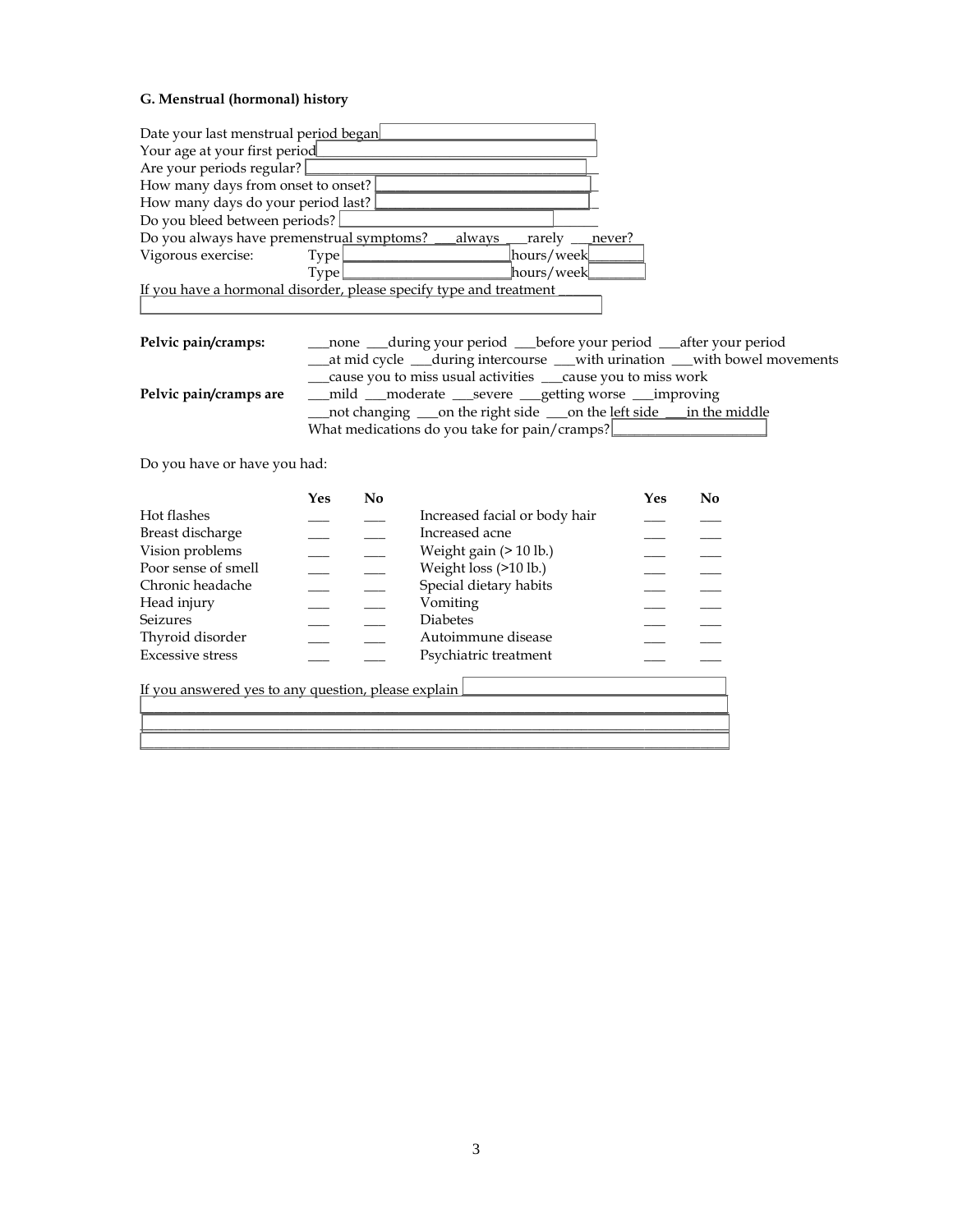# **H. Physical Conditions/Infections**

Do you have, or have you had:

| Pelvic infection<br>Chlamydia<br>Antichlamydial antibodies<br>Gonorrhea<br>Syphilis<br>Mycoplasma<br>Urea plasma<br>Tuberculosis                                                                                                                                                                                                                                     | Yes No<br>Appendicitis<br>Colitis or enteritis<br>Endometriosis<br>Pelvic Adhesions<br>Uterine fibroids or myoma<br>Abnormal uterus (shape, etc.)<br>Ovarian cysts<br>Toxoplasmosis<br>Cytomegalovirus | <u>Yes</u><br>$\Delta$ <sub>0</sub> |
|----------------------------------------------------------------------------------------------------------------------------------------------------------------------------------------------------------------------------------------------------------------------------------------------------------------------------------------------------------------------|--------------------------------------------------------------------------------------------------------------------------------------------------------------------------------------------------------|-------------------------------------|
| I.<br>Combined                                                                                                                                                                                                                                                                                                                                                       |                                                                                                                                                                                                        |                                     |
| Do you have or have you had:                                                                                                                                                                                                                                                                                                                                         |                                                                                                                                                                                                        |                                     |
| Yes<br>Cervitis<br><b>Genital Herpes</b><br>Genital warts/condyloma<br>Trichomonas                                                                                                                                                                                                                                                                                   | No<br>Recurring vaginitis<br>Abnormal pap smears<br>Cryo (freezing) or<br>surgery of the cervix                                                                                                        | <u>No</u><br><u>Yes</u>             |
| How many times a week do you have sexual intercourse?<br>Do you use lubricants for intercourse?<br>Do you douche before or after intercourse?<br>Have you ever had unwanted sexual experiences?<br>Do you have any sexual problems at this time?<br>J. Other medical history                                                                                         | How many times do you have intercourse around ovulation?                                                                                                                                               |                                     |
| Your occupation<br>Years of formal education<br>Cigarettes--packs smoked/day<br>Alcohol--type and number of drinks/week<br>Marijuana--amount<br>Other drugs--type and amount<br>Ever used intravenous drugs?<br>Caffeine drinks per day<br>Radiation exposure<br>Toxic Exposure<br>Video display terminal--hours/day<br>Electric blanket use<br>Hot tub or sauna use | List all serious or chronic illnesses or injuries not already described                                                                                                                                |                                     |
| Do you or family members have:<br>If yes, please explain                                                                                                                                                                                                                                                                                                             | hormonal disorder<br>infertility                                                                                                                                                                       | other inherited disorders?          |

\_\_\_\_\_\_\_\_\_\_\_\_\_\_\_\_\_\_\_\_\_\_\_\_\_\_\_\_\_\_\_\_\_\_\_\_\_\_\_\_\_\_\_\_\_\_\_\_\_\_\_\_\_\_\_\_\_\_\_\_\_\_\_\_\_\_\_\_\_\_\_\_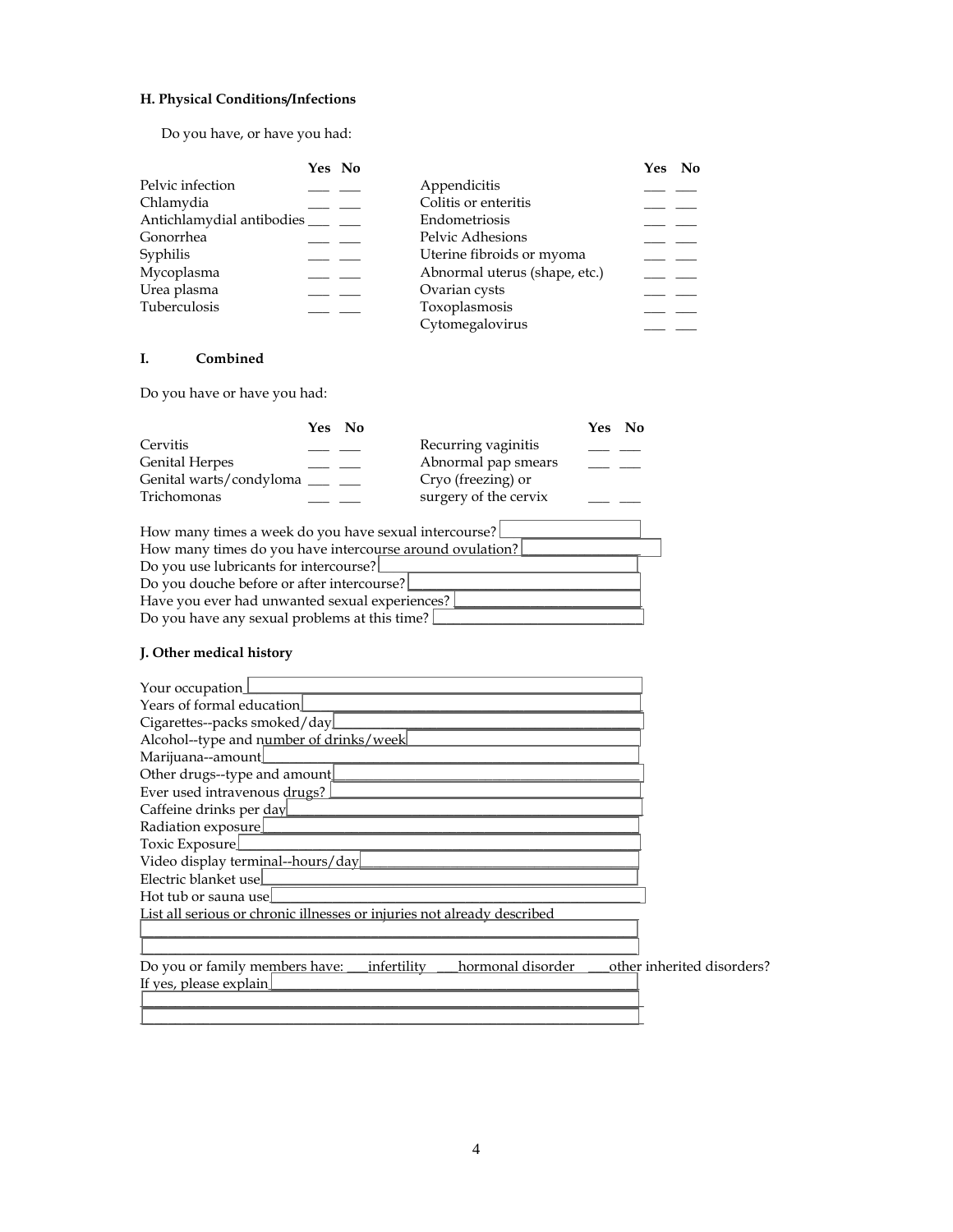# **K. Partner's Medical History**

| Your partner's age<br><b>Occupation</b>                        |
|----------------------------------------------------------------|
| List all serious or chronic illnesses or injuries              |
| Medications                                                    |
|                                                                |
| Cigarettes--packs smoked/day                                   |
| Alcohol--type and number of drinks/week                        |
| Marijuana--amount                                              |
| Other drugs--type and amount                                   |
| Ever used intravenous drugs?                                   |
| Caffeine drinks per day                                        |
| Radiation exposure                                             |
| Toxic exposure                                                 |
| Video display terminal--hours/day                              |
| Electric blanket use                                           |
| Hot tub or sauna use                                           |
| Any problems with erection or ejaculation                      |
| Has semen analysis ever been abnormal?                         |
| Has your partner seen a doctor for infertility evaluation?     |
| Doctor                                                         |
| Diagnosis                                                      |
| <b>Treatment</b>                                               |
| Has your partner ever fathered a pregnancy with another woman? |

Any inherited diseases in your partners' family? **\_\_\_\_\_\_\_\_\_\_\_\_\_\_\_\_\_\_\_\_\_\_\_\_\_\_**\_\_\_\_

Does your partner have or has he had:

|                                    | No<br>Yes |                         | Yes No |
|------------------------------------|-----------|-------------------------|--------|
| Chlamydia                          |           | Vasectomy               |        |
| Antichlamydial antibodies          |           | Vasectomy reversal      |        |
| Gonorrhe                           |           | Varicocele              |        |
| Syphilis                           |           | Varicocele surgery      |        |
| <b>Genital Herpes</b>              |           | Biopsy of testicles     |        |
| Genital warts/condyloma            |           | Hernia surgery          |        |
| Mycoplasm                          |           | Abdominal surgery       |        |
| Urea plasma                        |           | Cancer                  |        |
| Urethritis/epididymitis            |           | High blood pressure     |        |
| Prostatits                         |           | <b>Diabetes</b>         |        |
| Penile discharge or pain           |           | Colitis                 |        |
| Undescended testicle               |           | Seizures                |        |
| Injury to the testicle(s)          |           | Psychiatric treatment   |        |
| Mumps with injury to the testicles |           | <b>Excessive stress</b> |        |
| Physical abnormality               |           | Strenuous exercise      |        |
| DES exposure in womb               |           | Tight underwear         |        |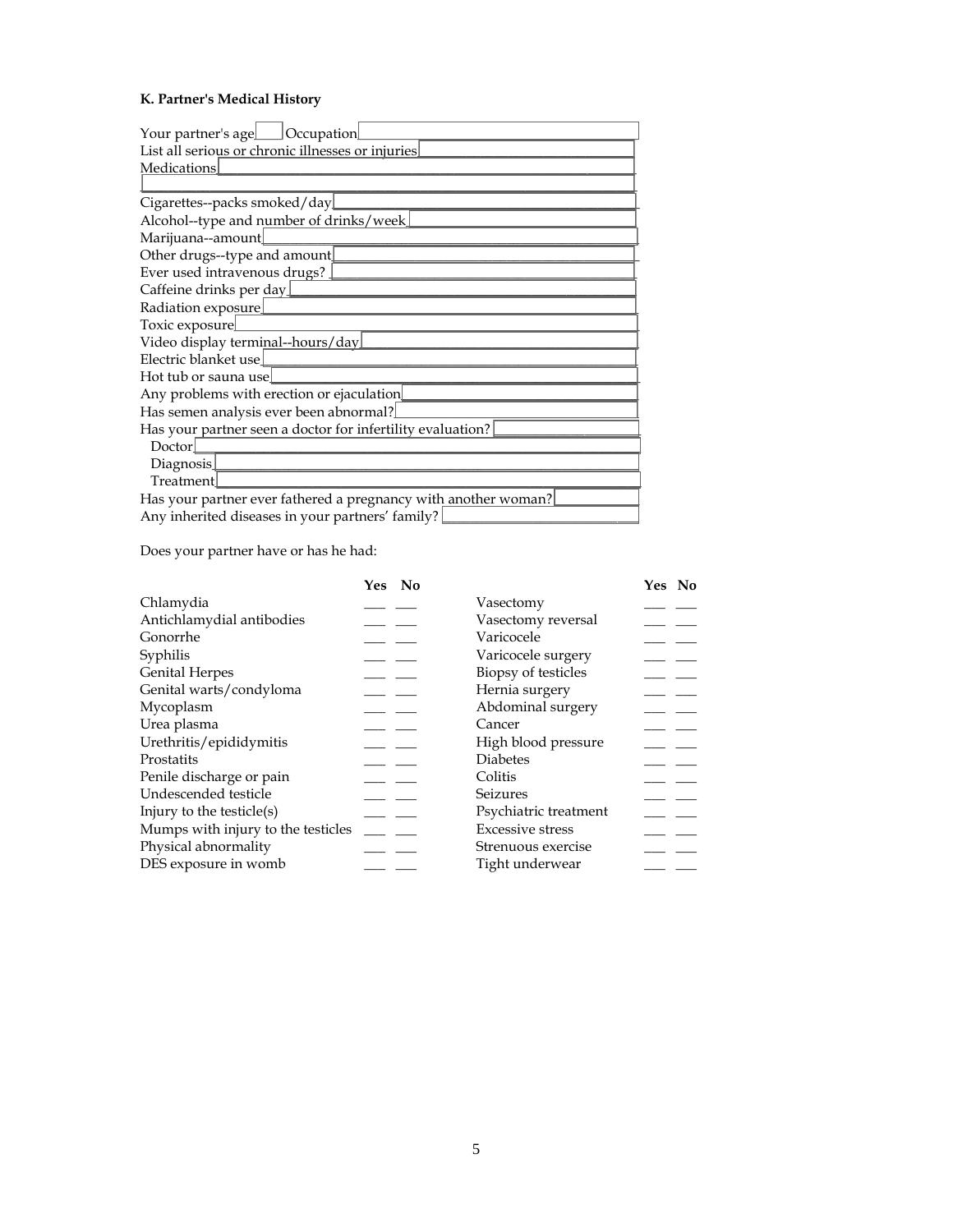## **L. Previous Evaluation**

### **Have you had:**

|                                                     | <b>Not</b>     | Result   | Approx. | Values     |
|-----------------------------------------------------|----------------|----------|---------|------------|
|                                                     | Done<br>Normal | Abnormal | date    | (if known) |
| Basal Body temperature (BBT)                        | Not Done       |          |         |            |
| Urine LH surge                                      | Not Done       |          |         |            |
| Endometrial biopsy                                  | Not Done       |          |         |            |
| Blood tests:                                        |                |          |         |            |
| <b>FSH</b>                                          | Not Done       |          |         |            |
| LH                                                  | Not Done       |          |         |            |
| Prolactin                                           | Not Done       |          |         |            |
| Thyroid tests (TSH, T4)                             | Not Done       |          |         |            |
| <b>DHEAS</b>                                        | Not Done       |          |         |            |
| Testosterone                                        | Not Done       |          |         |            |
| Estradiol                                           | Not Done       |          |         |            |
| Progesterone                                        | Not Done       |          |         |            |
| Postcoital test                                     | Not Done       |          |         |            |
| Cervical Mucus penetration test                     | Not Done       |          |         |            |
| Mycoplasma culture                                  | Not Done       |          |         |            |
| Chlamydia culture                                   | Not Done       |          |         |            |
| Antichlamydial antibodies                           | Not Done       |          |         |            |
| Female antisperm antibodies                         | Not Done       |          |         |            |
| Hysterosalpingogram (HSG)                           | Not Done       |          |         |            |
| Ultrasound                                          | Not Done       |          |         |            |
| IVP (kidney x-ray)                                  | Not Done       |          |         |            |
| Laparoscopy                                         | Not Done       |          |         |            |
|                                                     | Not Done       |          |         |            |
| Hysteroscopy                                        | Not Done       |          |         |            |
| Karyotype                                           | Not Done       |          |         |            |
| Anticardiolipin                                     | Not Done       |          |         |            |
| Lupus anticoagulant                                 | Not Done       |          |         |            |
| Antinuclear antibodies (ANA)                        | Not Done       |          |         |            |
| Coagulation screen                                  | Not Done       |          |         |            |
| Biochemistry/hematology panel                       | Not Done       |          |         |            |
| Blood type                                          |                |          |         |            |
| Other                                               | Not Done       |          |         |            |
| Has your partner had:                               |                |          |         |            |
| Semen analysis                                      | Not Done       |          |         |            |
| Hamster egg penetration assay                       | Not Done       |          |         |            |
| Semen anti-sperm antibodies                         | Not Done       |          |         |            |
| List all causes of infertility previously diagnosed |                |          |         |            |

\_\_\_\_\_\_\_\_\_\_\_\_\_\_\_\_\_\_\_\_\_\_\_\_\_\_\_\_\_\_\_\_\_\_\_\_\_\_\_\_\_\_\_\_\_\_\_\_\_\_\_\_\_\_\_\_\_\_\_\_\_\_\_\_\_\_\_\_\_\_\_\_\_\_\_\_\_\_\_\_\_\_\_\_\_\_\_\_

\_\_\_\_\_\_\_\_\_\_\_\_\_\_\_\_\_\_\_\_\_\_\_\_\_\_\_\_\_\_\_\_\_\_\_\_\_\_\_\_\_\_\_\_\_\_\_\_\_\_\_\_\_\_\_\_\_\_\_\_\_\_\_\_\_\_\_\_\_\_\_\_\_\_\_\_\_\_\_\_\_\_\_\_\_\_\_\_ \_\_\_\_\_\_\_\_\_\_\_\_\_\_\_\_\_\_\_\_\_\_\_\_\_\_\_\_\_\_\_\_\_\_\_\_\_\_\_\_\_\_\_\_\_\_\_\_\_\_\_\_\_\_\_\_\_\_\_\_\_\_\_\_\_\_\_\_\_\_\_\_\_\_\_\_\_\_\_\_\_\_\_\_\_\_\_\_